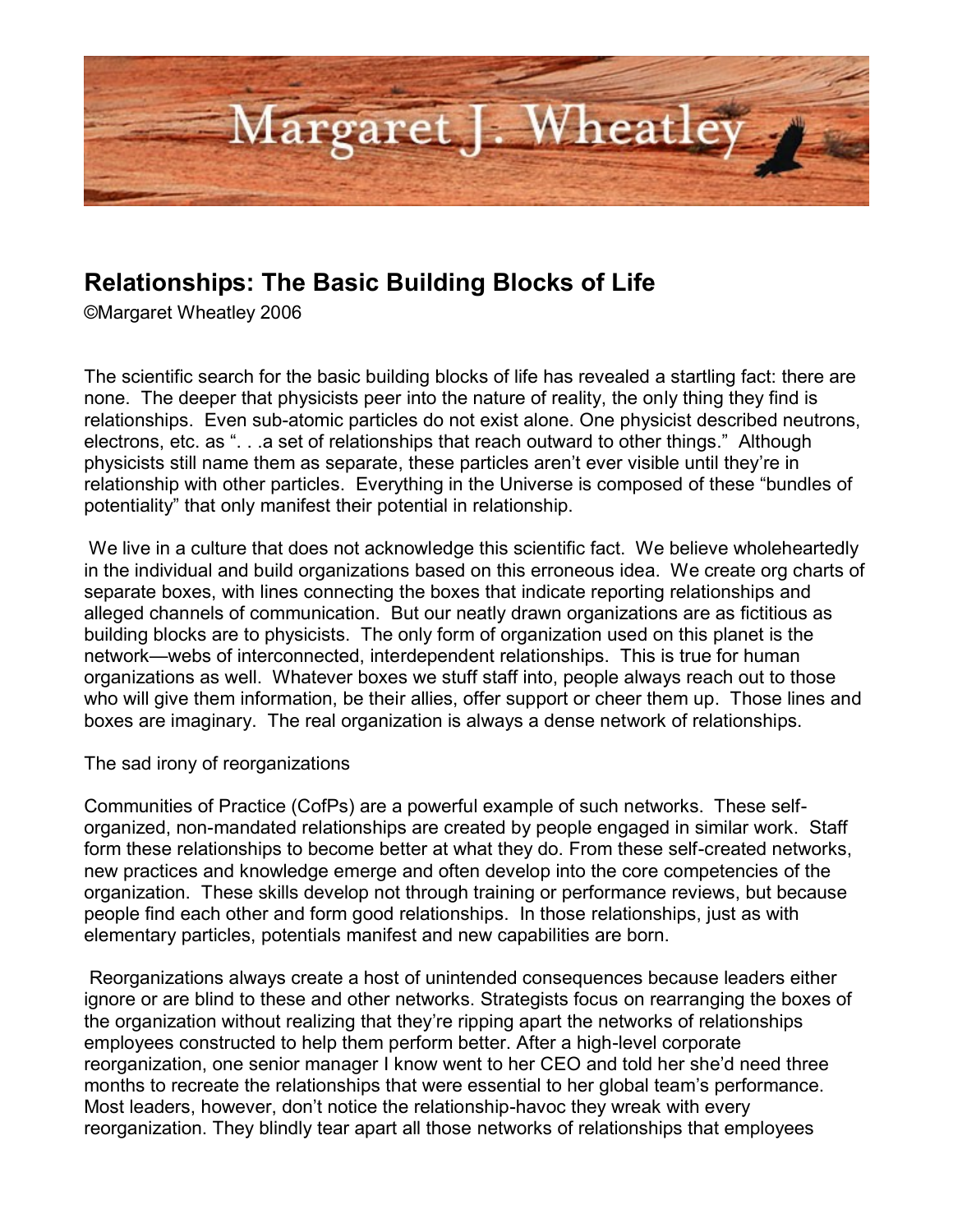carefully wove together. The sad irony is that capacity is reduced by reorganizations, no matter their stated goal of improving performance.

Many of our frequent and recurring failures in organizations are a consequence of not comprehending the importance of relationships. We approach major organizational issues- mergers, accountability, knowledge management, implementation and change—as if they were engineering issues. If we develop the right plan, work flows, job descriptions and project deadlines, everything will roll out smoothly. This mechanical approach doesn't work with humans, because (big news!) humans are not machines. We've developed quite a robust mythology that humans are machines who can be bossed around, told what to do, given a minor part to play in a large enterprise, and enticed with external rewards. This is becoming ever more common these days. I hear many people asking of their employers: "Why can't they just treat us like human beings?"

## What even money can't buy

Since we're not machines, who are we? In my own work in many different cultures, I've discovered that we're a wonderful species. There are common human yearnings: We want to be together; we want to learn; we hope to contribute to others; we want our children to be healthy and have better lives. These desires are inherent, they do not require external motivators. But sadly, in this time of fractured relationships and human horrors, it's difficult to see these traits. However, these positive traits are absolutely necessary if we're to work well together. If we fail to deny them, or provoke other behaviors with external rewards, we'll continue to struggle to motivate employees, worker disengagement (now at historic highs) will continue to escalate, and we'll become more cynical and disgusted with each other.

These basic human qualities are evident every time there's a disaster. While official agencies and government struggle to get their act together, neighbors and strangers rush in to provide assistance and comfort. In moments of tragedy and loss, kindness is our normal response. We reach out to find one another. Is it possible that such powerful relationships are available at work? (I had a client who, after experiencing the Oklahoma City bombing, asked: "Why are we at our best in the worst conditions, and at our worst in the best conditions?")

Human kindness manifests only in relationship. Archbishop Tutu says: "We can be human only together." If we're to evoke kindness, intelligence, accountability and learning in our organizations, we need to promote healthy relationships. So much of what we do as leaders, even actions that are well-intended, works to disrupt relationships. Here's a story I've seen played out many times. A boss decides to reward individual staff for their contributions by giving generous bonuses or pay raises. Yet the employees reject these because they're aware of how individual rewards will impact their relationships with colleagues. I've seen this happen many times, even amongst employees who really needed the money. The most startling example I witnessed was in England, where a leader decided to reward outstanding ideas with up to \$25,000 bonuses. After a few months, his employees asked him to disband the program because it was interfering with their relationships. When he recovered from his shock, he asked them what they wanted instead of the money. They asked for simple things- a thank you, a night at the pub, a box of chocolates.